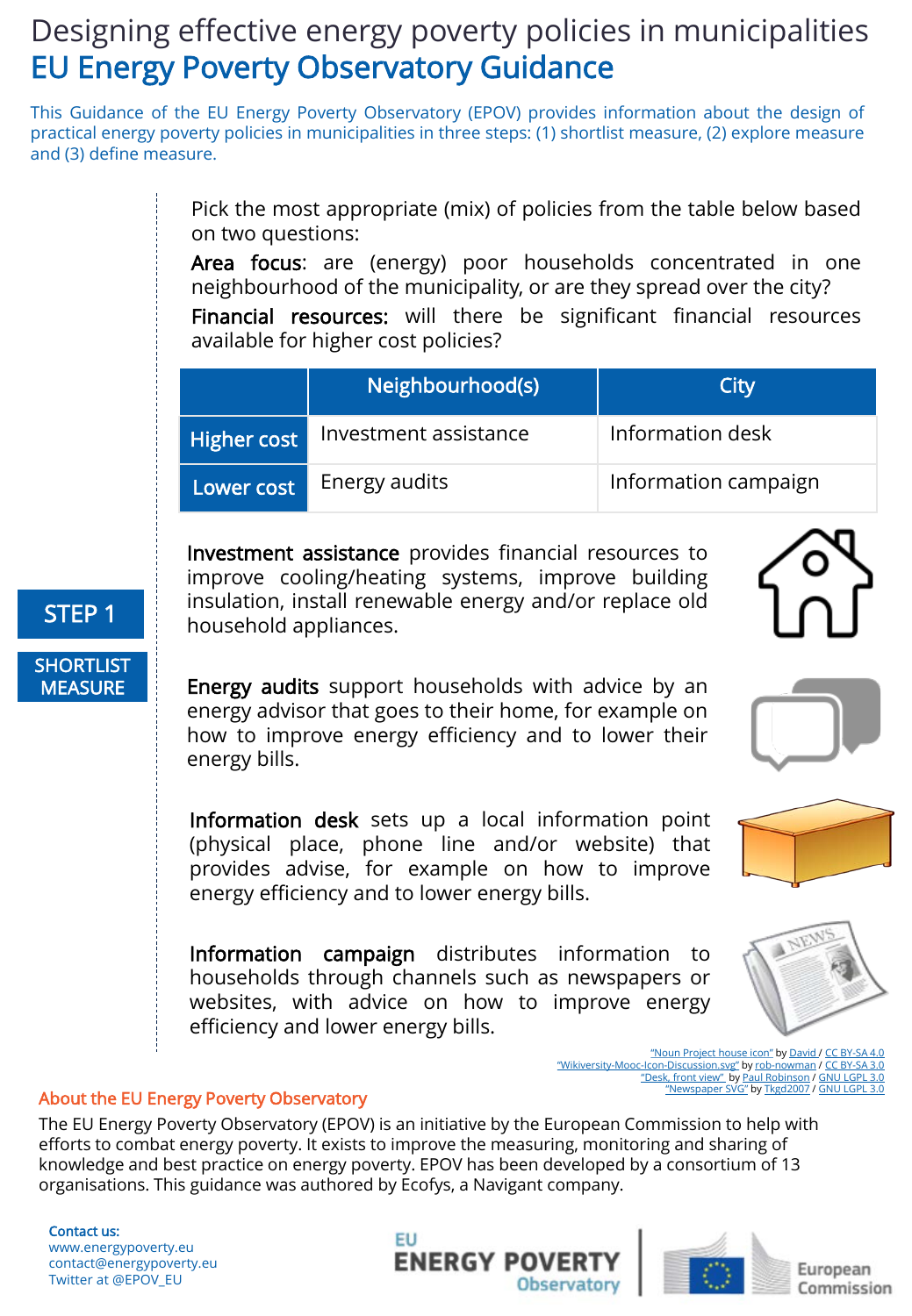# Designing effective energy poverty policies in municipalities EU Energy Poverty Observatory Guidance

This Guidance of the EU Energy Poverty Observatory (EPOV) provides information about the design of practical energy poverty policies in municipalities in three steps: (1) shortlist measure, (2) explore measure and (3) define measure.

> Further explore the shortlisted measure(s) based on two elements: Target groups: which target groups should the measure focus on? Stakeholders: who are the potential stakeholders involved?

| <b>Target group options</b>                                                                            | Internal<br>stakeholders                       | <b>External stakeholders</b>                                                                                                   |
|--------------------------------------------------------------------------------------------------------|------------------------------------------------|--------------------------------------------------------------------------------------------------------------------------------|
| Social housing                                                                                         | Social<br>department<br>municipality           | Housing organization and<br>community organisations                                                                            |
| Private housing                                                                                        | <b>Buildings</b><br>department<br>municipality | Landlords and<br>community organisations                                                                                       |
| Vulnerable group, such<br>as disabled, chronically<br>diseased, pensioners or<br>low-income households | Social<br>department<br>municipality           | Social actors and NGOs<br>that know local problems<br>of specific group, such as<br>social workers and health<br>professionals |
| Households using<br>specific energy carrier<br>(such as heating oil)                                   | Energy<br>department<br>municipality           | Energy suppliers and<br>network operators                                                                                      |

Based on the above table, take the following actions:

- Decide what target group(s) the measure should focus on. This can be an initial assessment that can later be changed if necessary. The target group can also be a combination of target group options.
- Discuss with internal stakeholders in the municipality that might need to be involved, in order to discuss how the measure could be practically implemented in the municipality.
- Discuss with external stakeholders that might need to be involved, in order to discuss the most important viewpoints and challenges with regard to the selected measure.

### About the EU Energy Poverty Observatory

The EU Energy Poverty Observatory (EPOV) is an initiative by the European Commission to help with efforts to combat energy poverty. It exists to improve the measuring, monitoring and sharing of knowledge and best practice on energy poverty. EPOV has been developed by a consortium of 13 organisations. This guidance was authored by Ecofys, a Navigant company.

Contact us: www.energypoverty.eu contact@energypoverty.eu Twitter at @EPOV\_EU

STEP 2

EXPLORE **MEASURE** 





European Commission